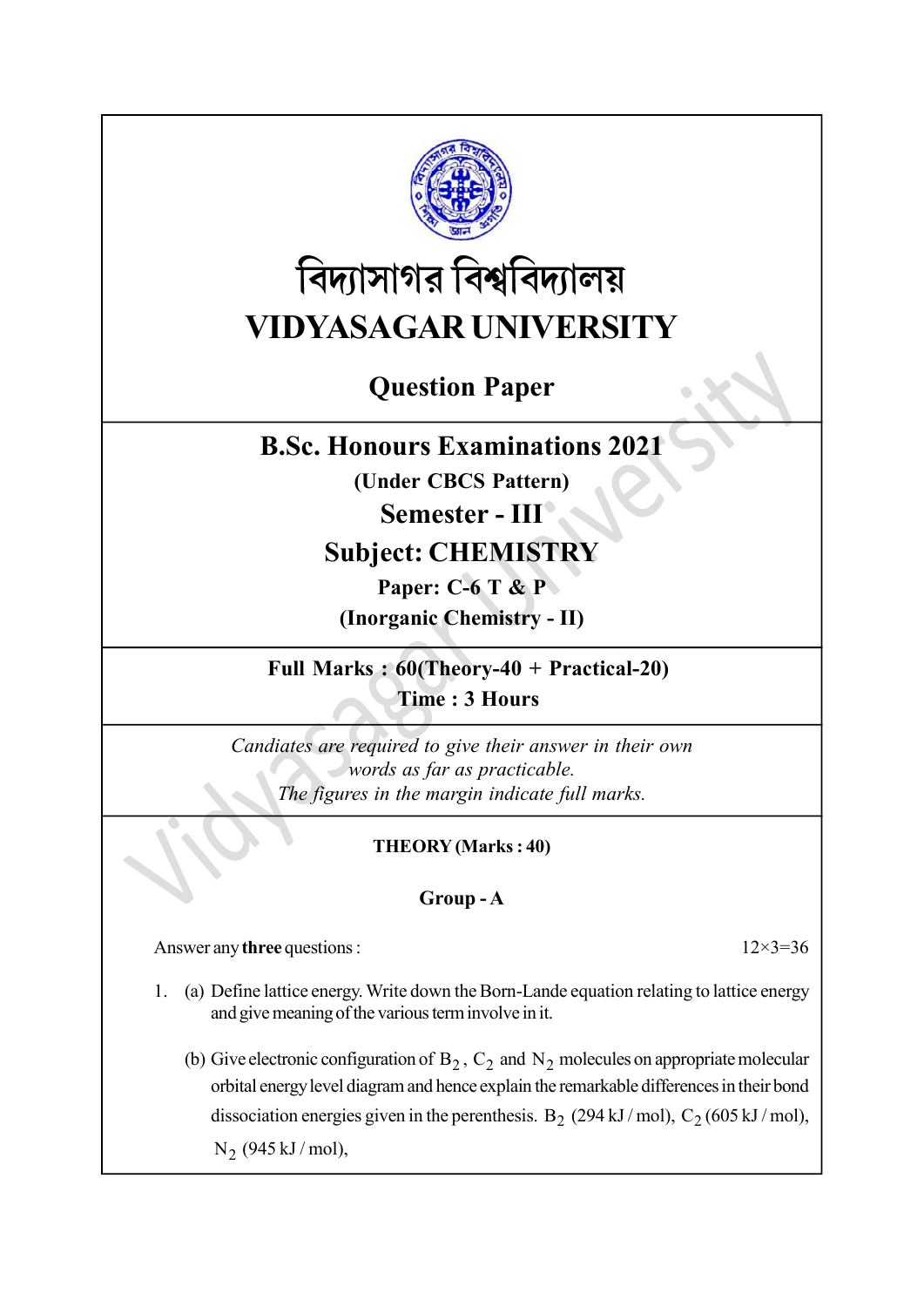- (c) On analysis, an ore of Uranium shows the mass ratio for  $^{238}$  U to  $^{206}$  Pb = 6.08  $\cdot$  All <sup>206</sup>Pb atoms are supposed to appear from the disintegration of <sup>238</sup>U. Find the age of the ore. (given  $t_1$ 2 t<sub>1</sub> for <sup>238</sup> U = 4.5 × 10<sup>9</sup> Yrs, the next longest lived nuclide <sup>234</sup> U in the series  $= 2.5 \times 10^5$  Yrs) On analysis, an ore of Uranium shows the mass ratio for <sup>238</sup> U to <sup>206</sup> Pb = 6.08 . All<br><sup>206</sup> Pb atoms are supposed to appear from the disintegration of <sup>238</sup> U . Find the age of<br>the ore. (given t<sub>1</sub> for <sup>238</sup> U = 4.5×10
- 2. (a) Establish Born-Haber cycle for the formation of MgS(s) starting from Mg(s) and  $S_8(g)$ using the thermodynamic data given below :

Enthalpy of formation of MgS(s) = –345 k.J. / mol

Enthalpy of sublimation of  $Mg(s) = 153$  k.J./mol

Sum of 1st and 2<sup>nd</sup> ionization energy Mg(g) = 2187 k.J./mol

Enthalpy of atomization of  $S_8(s) = 559$  k.J./mol

Latice Energy of  $MgS(s) = -2940 \text{ k.J.} / \text{mol}$ 

(here 's' stands for solid and 'g' for gas)

- (b) Simultaneously the most soluble alkali iodide and most soluble lithium halide in polar solvent is LiI — Explain.
- (c) SO<sub>3</sub> is planar but  $SO_3^2$ <sup>-</sup> is pyramidal Explain.
- (d) In what way the mode of decay of a particular nucleus related to n / p ratio ? 4+3+2+3
- 3. (a) Using VSEPR theory, predict the structure and shape of  $I_3^-$  and  $S OCl_2$ 
	- (b) Conductivity of Ge is enhanced by the addition of trace amount of Ga in it Explain.
	- (c) MgO is harder and has higher melting point as compare to that of NaCl Explain.
	- (d) Briefly discuss the advantages and limitations of nuclear fission and fussion processes as the probable alternative to fossil fuels as energy sources.  $(2+2) + 2 + 2 + 4$
- 4. (a) S-O bond energy among the oxohalides follow the order :  $SOF_2 > SOCl_2 > SOBr_2$ — Explain.
	- (b)  $PbCl_2$  is white whereas  $PbI_2$  is yellow Explain.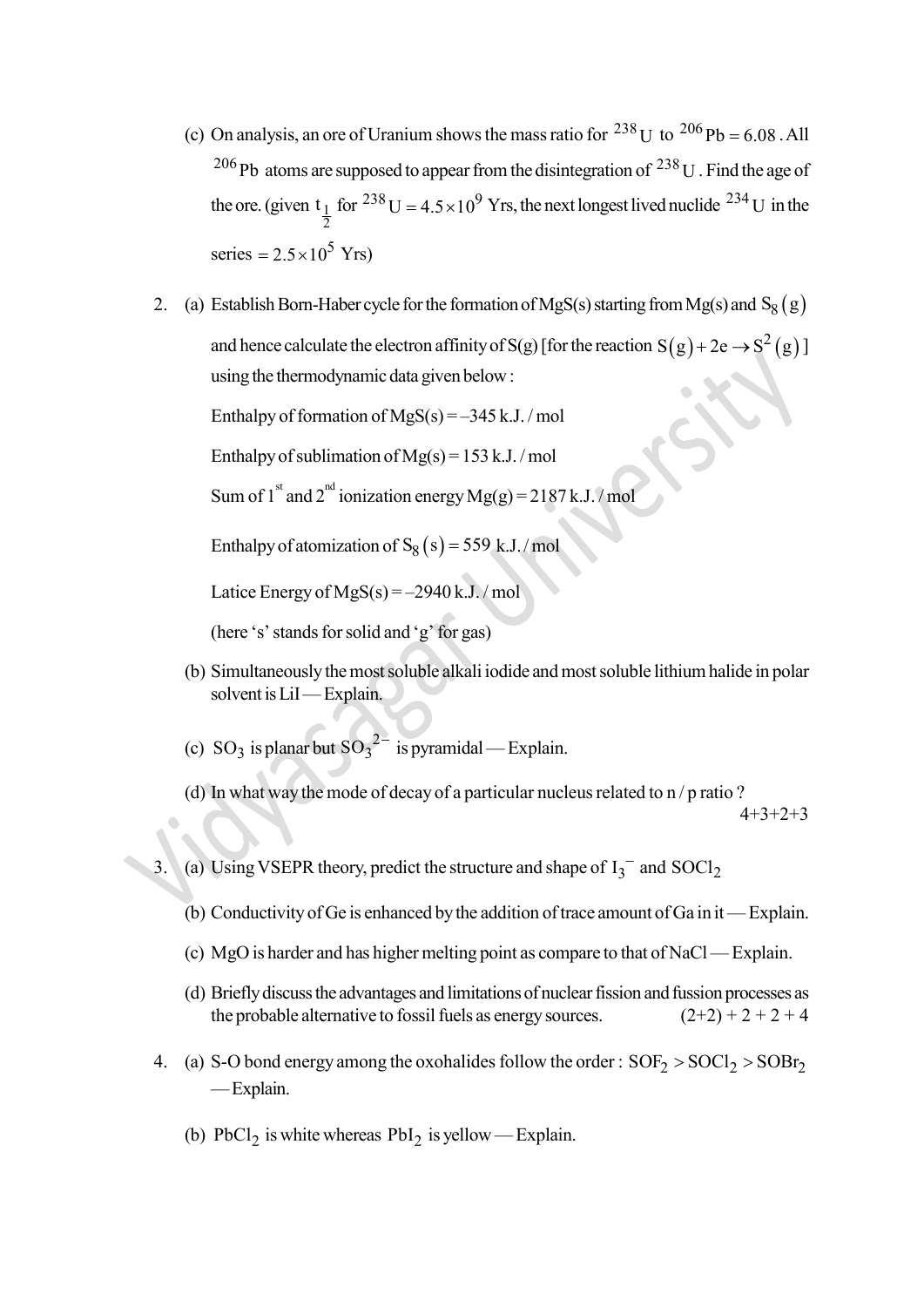- (c)  $MgCO<sub>3</sub>$  is thermally less stable than  $CaCO<sub>3</sub>$  Why?
- (d) Draw the MO energy level diagram of  $H_2O$  and hence comment on the angular structure of  $H_2O$  molecule.  $3 + 2 + 2 + 5$
- 5. (a) Using hard sphere model find the limiting radius ratio  $(r_{+}/r_{-})$  for tetrahedral coordination.
	- (b)  $NF_3$  is inert to hydrolysis but why is  $PF_3$  readily hydrolyzed?
	- (c) Which of the two angles  $\angle F C F$  and  $\angle H C H$ , in the molecular  $CH_2F_2$  is wider and why ?
	- (d) What is meant by 'partial ionic character of a covalent bond' ? What are its consequences?
	- (e) Give the resonating structure of nitrate and nitrite ions.  $3+2+2+3+2$
- 6. (a) Discuss the qualitative idea of band theory and hence explain the conducting, semiconducting and insulating properties with suitable example.
	- (b) Write notes on (any two)
		- (i) Schottky defect
		- (ii) Radio carbon dating
		- (iii) Nuclear Isomerism  $6 + (3 \times 2)$

#### Group - B

- Answer any two questions :  $2 \times 2=4$ 
	- (a) Why  $CO_2$  is gaseous monomer whereas  $SiO_2$  is polymeric solid?
	- (b) LiCl is soluble in organic solvent, but other alkali chlorides are not. Explain
	- (c) Discuss the structure of  $XeF_6$  in the light of VSEPR theory.
	- (d)  $O_2$  is paramagnetic Explain.